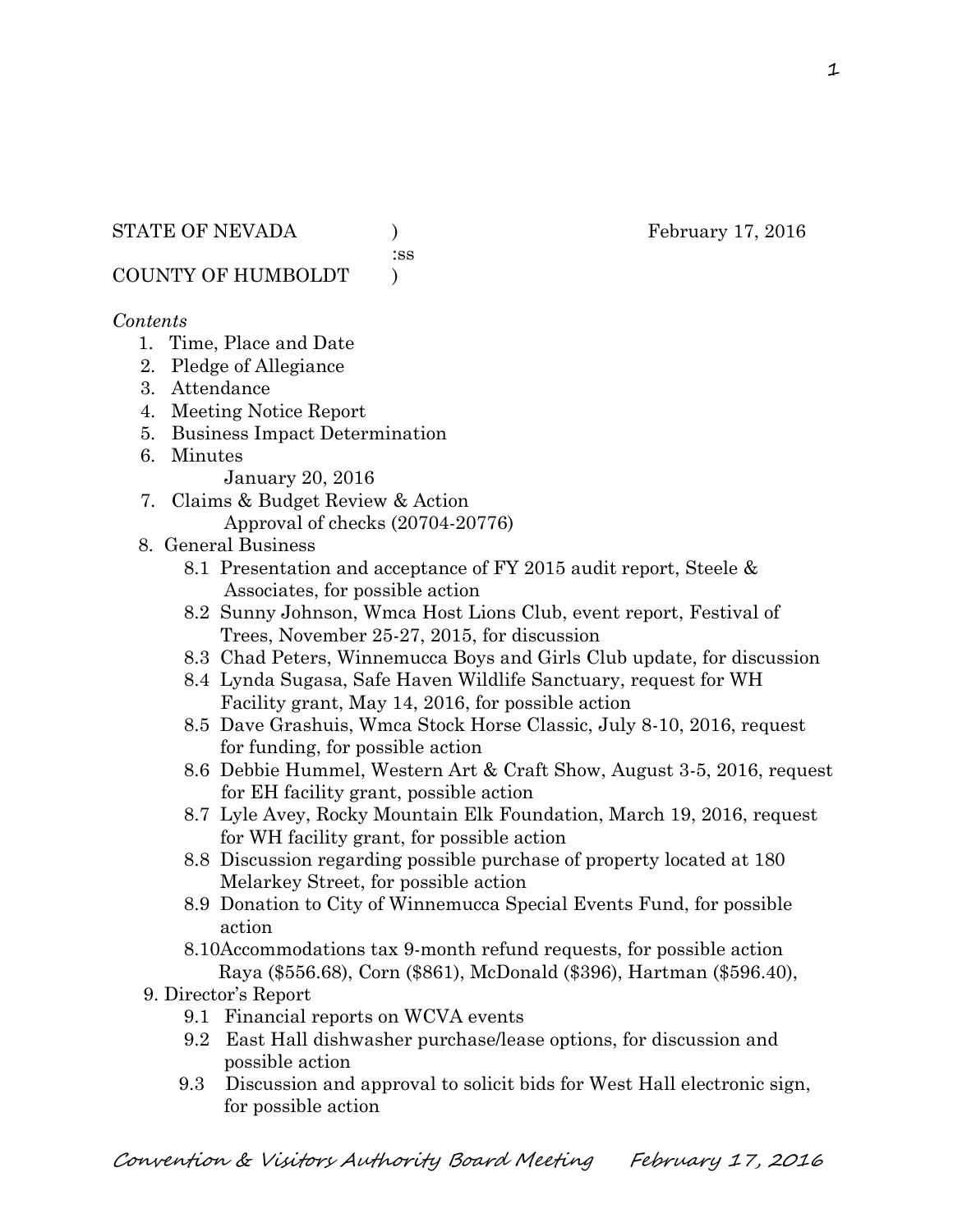- 10. Board Secretary & Counsel Report
	- 10.1 Review monthly report, for discussion
	- 10.2 Chamber of Commerce report, for discussion
	- 10.3 Update on delinquencies, for discussion, possible request for authorization of disclosure of confidential information of one or more licensees & possible action
	- 10.4 Possible standardized delinquency procedure, timetable & forms, for discussion & possible action
	- 10.5 Annual Report of Accommodations Tax Collections for Taxation Department; for discussion & possible action
	- 10.6 East Hall Parking deck repair specs revisions; for discussion and possible action
	- 10.7 Resolution on Run-A-Mucca lottery proceeds allocations for Gaming Control; for discussion & possible action
	- 10.8 Possible update on Intersection Beautification, Winnemucca Recreation project, Winnemucca Arts Center & Visitor Center, Events Complex riding arena, for discussion & possible action
	- 11. Board Administrator
		- 11.1 January Financial reports
		- 11.2 Room tax audit report
		- 11.3 Approval of WCVA Tentative Budget, FY 2017, for possible action
	- 12. Other Reports
	- 13. Next Meeting Date
	- 14. Adjournment

# **MINUTES, FEBRUARY 17, 2016**

Before beginning tonight's meeting Chairman Boyle spoke of the unexpected passing of lifetime Winnemucca resident, and long time WCVA Board member, Don Stoker. Terry spoke of Don and John Milton "recruiting" him for this board 16 or 17 years ago. Don truly loved this town and whether you agreed with his opinions or not, you knew that he always had the best interests of this community at the forefront of everything he did. He touched a lot of lives and will be missed.

- **1. Time, Place and Date.** The Winnemucca Convention and Visitors Authority met in regular session in full conformity with the law at the Winnemucca Convention Center, West Hall, Winnemucca, Nevada at 4:00 pm on Wednesday, February 17, 2016 with Chairman Terry Boyle presiding.
- **2. Pledge of Allegiance.**

|                 | <b>3. Attendance.</b> Convention and Visitors Authority Board Officials Present: |
|-----------------|----------------------------------------------------------------------------------|
| Terry Boyle     | Chairman and Hotel Representative                                                |
| Herb Ross       | Vice Chairman and Business Representative                                        |
| Jim Billingsley | City Representative                                                              |

Convention & Visitors Authority Board Meeting February 17, 2016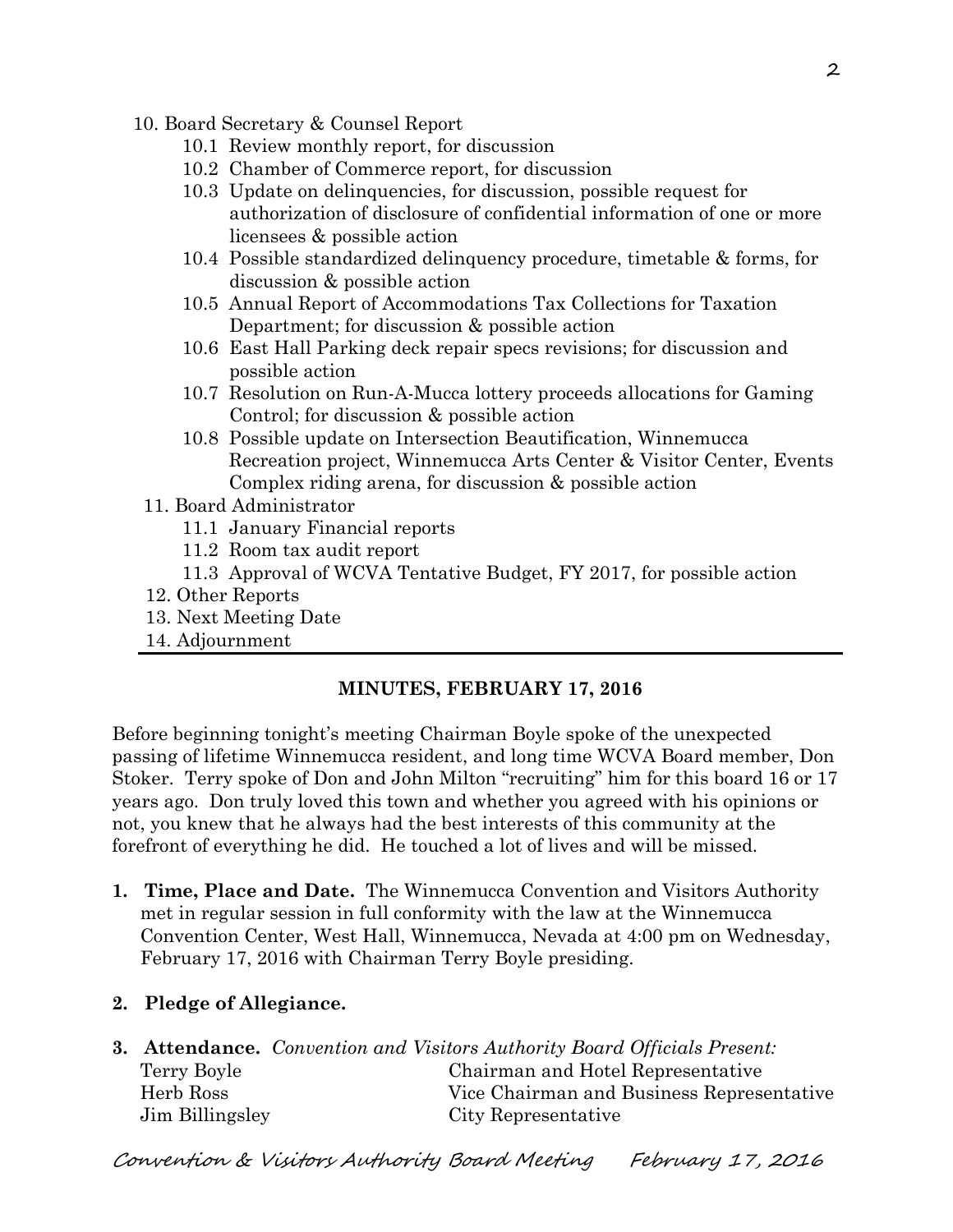| Ron Cerri       | County Representative |
|-----------------|-----------------------|
| Bill Macdonald  | Secretary and Counsel |
| Kendall Swensen | Board Administrator   |

*Convention and Visitors Authority Board Officials Absent:*  None

*Staff Members Present:*  Kim Petersen Director Shelly Noble Administrative Clerk

*Staff Members Absent:*  None

| <b>Others Present:</b> |                               |
|------------------------|-------------------------------|
| Lynda Sugasa           | Safe Haven Wildlife Sanctuary |
| Michael Padua          | Wmca Host Lions Club          |
| Sunny Johnson          | Wmca Host Lions Club          |
| Lyle Avey              | Rocky Mountain Elk Foundation |
| Vanessa Davis          | Steele & Associates           |
| <b>Steven Hess</b>     | Wmca Host Lions Club          |
| Brenda Hess            | Wmca Host Lions Club          |
| Tracy Guinn            | Wmca Host Lions Club          |

#### **4. Meeting Notice Report.**

Chairman Boyle reported that notice, including meeting agenda, was posted by Shelly Noble by 9:00 am Thursday, February 17, 2016 at Humboldt County Library, Court House, Post Office, City Hall and Convention Center West Hall. No persons have requested mailed notice during the past six months.

**5. Business Impact Determination.** After review of the February 17, 2016 agenda, and report by Counsel that he saw nothing in the Agenda requiring a business economic impact study or statement, *Jim Billingsley made a motion that no proposed agenda item is likely to impose a direct and significant economic burden on a business or directly restrict formation, operation, or expansion of a business. The motion carried, 4-0.* 

#### **6. Minutes.**

Prior meeting minutes of January 20, 2016.

*Jim Billingsley made a motion to accept the minutes of the January 20, 2016 meeting. Motion carried, 3-0.* Ron Cerri abstained because he was not present at that meeting.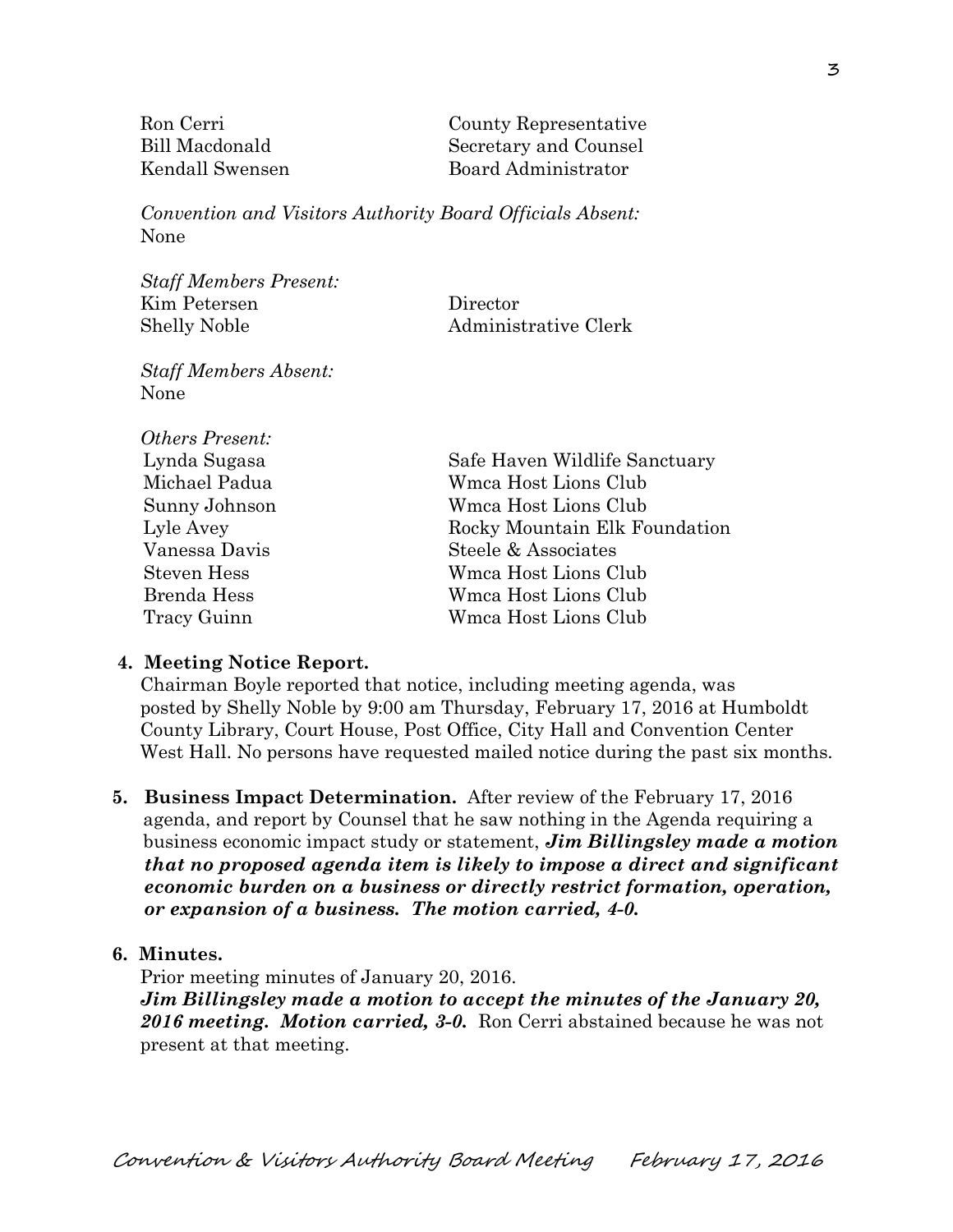**7. Claims.** The following claims were submitted for payment and approved on February 17, 2016:

| BANK ACCOUNT      | <b>CHECK NUMBERS</b> | <b>AMOUNT</b> |
|-------------------|----------------------|---------------|
| Nevada State Bank | 20704-20776          | \$167,918.35  |

*Herb Ross made a motion to approve all claims as submitted. The motion carried, 4-0.* 

#### **8. General Business.**

## **8.1 Presentation and acceptance of FY 2015 audit report, Steele & Associates, for possible action**

Vanessa Davis of Steele & Associates is here tonight to present the FY 2015 WCVA audit and answer any questions the board may have. Even though room taxes were down for this year, overall cash and investments were up slightly for the year and they gave us a "clean opinion". Ms. Davis reviewed the highlights of the financial position of the WCVA during this time period. The only non-compliance issue is that the audit was turned in late to the state. This item is included in their report. *Jim Billingsley made a motion to accept the WCVA FY 2015 audit as presented by Vanessa Davis of Steele & Associates. Motion carried, 4-0.*

#### **8.2 Sunny Johnson, Wmca Host Lions Club, event report, Festival of Trees, November 25-27, 2015, for discussion**

Before presenting her report, Sunny presented the WCVA Board with a silver plaque as a thank you for their continued support over the years. Sunny distributed a report showing Lions Club Festival of Trees results for the past two years along with local projects these funds have supported. Some of these projects are eye exams and glasses, Flag Day education in local schools, annual community Health Fair in March and scholarships for individuals interested in going into the trades.

# **8.3 Chad Peters, Winnemucca Boys and Girls Club update, for discussion**

 Chad is here today, along with Ray Parks, to give this board an update on the progress of the Winnemucca Boys and Girls Club. As we know, BGC broke ground in November for their facility. They have raised \$7.5 million for the 36,000 square foot, 2 story building. Construction will begin in March, to be completed by the end of the year. The upper level will contain the fitness center with the Boys and Girls Club occupying the lower level. There will be a stage and a banquet room with a capacity of 350. The next project to go out for bid will be an outdoor amphitheater to be located on acreage donated by the city. With the building, amphitheater and adjacent athletic fields, BGC hopes to attract tournaments, showcases, entertainers and festivals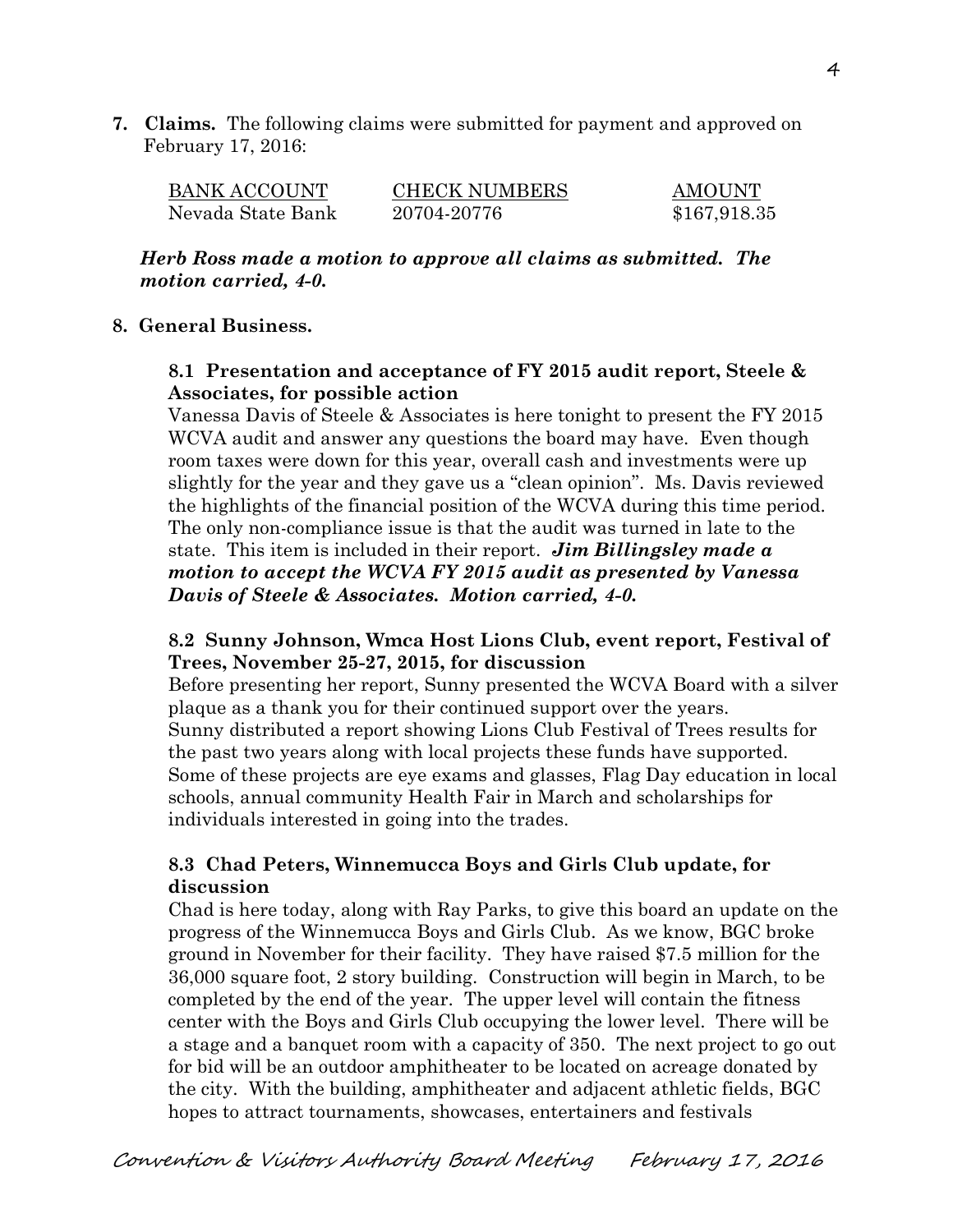throughout the year in addition to the traditional programs offered to community youth by the Boys and Girls Club. Newmont Mining Corp. has donated busses that will be used to transport kids to the Boys and Girls Club. They are putting together a plan to utilize these busses to transport kids from the rural communities too. The BGC committee's goal is for this facility to be used by the entire community 24/7.

#### **8.4 Lynda Sugasa, Safe Haven Wildlife Sanctuary, request for WH Facility grant, May 14, 2016, for possible action**

This will be the 9th fundraiser for this facility located near Unionville. They have expanded their facility and accepted additional animals over the past couple of years. They have also changed their name to more properly reflect their purpose. The number of visitors increases each year and Lynda continues to write grants and solicit donations to cover their operating expenses as their facility expands to accommodate more wild animals. *Jim Billingsley made a motion to approve an \$800 West Hall facility grant for the Safe Haven Wildlife Sanctuary annual fundraiser, May 14, 2016. Motion carried, 4-0.* Lynda Sugasa and the Safe Haven Wildlife Sanctuary is responsible for any other customary Convention Center charges.

### **8.5 Dave Grashuis, Wmca Stock Horse Classic, July 8-10, 2016, request for funding, for possible action**

Dave was unable to be here for the meeting so Kim will present Dave's request. Dave has a track record of producing western events here over the years and assists with our Horse Sale at the Ranch Hand Rodeo. As with other events of this type, added money has proven to be a necessary incentive to attract participants and produce a successful horse show. His request is for a \$15,000 grant which will be used as added money for this event. Last year's Wmca Stock Horse Classic showed a net income of \$1,300. In an effort to help "grow" this event, Kim is recommending a \$12,000 grant for this year's event. After some discussion, *Terry Boyle made a motion to approve a \$8,000 grant and \$4,000 underwriting for the Wmca Stock Horse Classic, July 8-10, 2016 at the Winnemucca Events Complex. Motion carried, 4-0.* 

### **8.6 Debbie Hummel, Western Art & Craft Show, August 3-5, 2016, request for EH facility grant, for possible action**

This will be the 4th year that Mrs. Hummel has coordinated this show in conjunction with Superior Livestock Auction. At this time, the show is almost full, with 17 vendors committed to renting space. *Jim Billingsley made a motion to approve a \$1,800 East Hall facility grant (3 days @ \$600/day) for the Western Art & Craft Show, August 3-5, 2016. Motion carried, 4-0.* Debbie Hummel and the Western Art & Craft Show is responsible for any other customary Convention Center charges.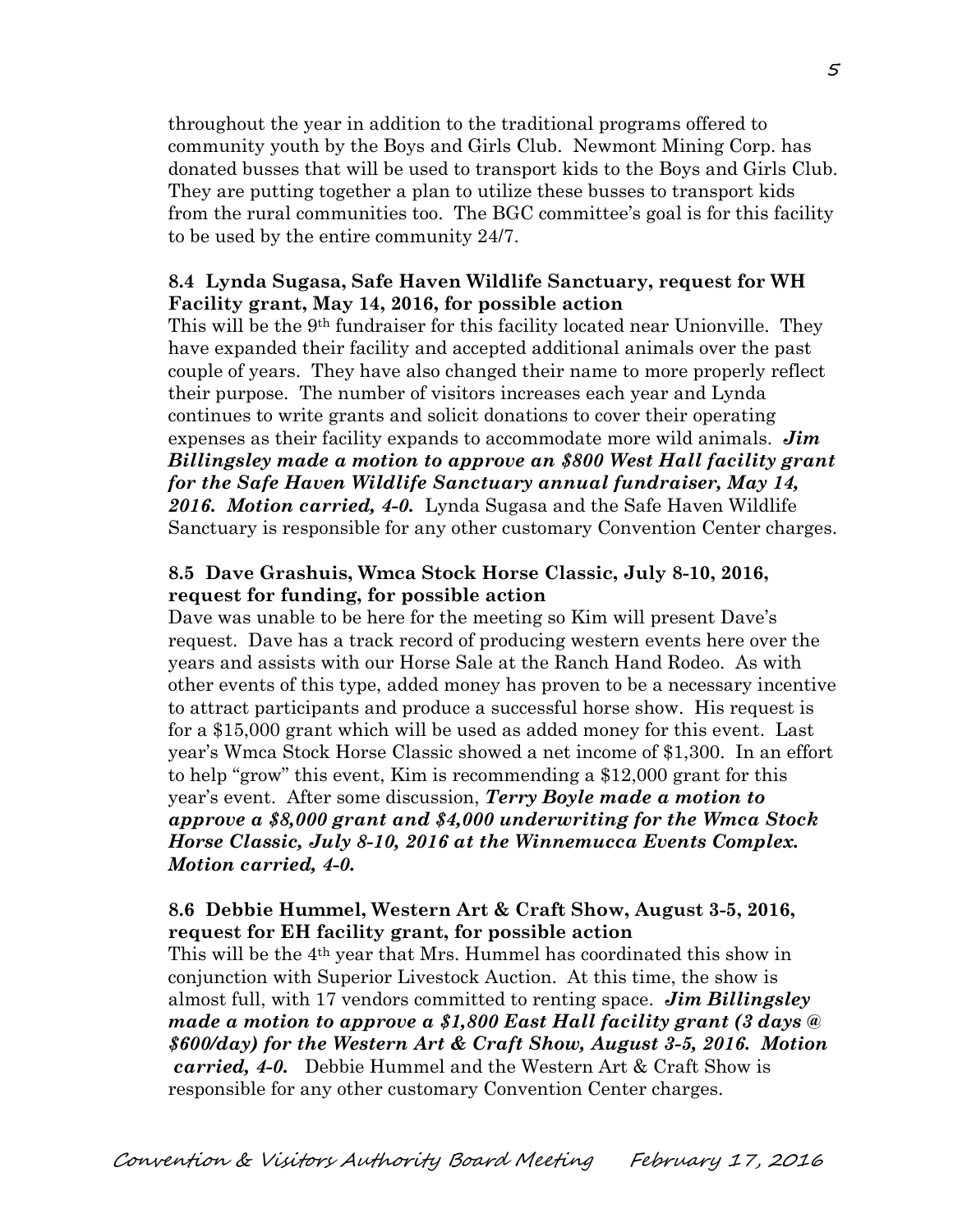# **8.7 Lyle Avey, Rocky Mountain Elk Foundation, March 19, 2016, request for WH facility grant, for possible action**

This is an annual event and requires an extensive set-up. Still, with the catering fees that are paid to the Convention Center, *Herb Ross made a motion to approve a \$600 West Hall facility grant for the Rocky Mountain Elk Foundation's annual banquet and fundraiser, March 19, 2016. Motion carried, 4-0.* Lyle Avey and the Rocky Mountain Elk Foundation is responsible for any other customary Convention Center

charges.

#### **8.8 Discussion regarding possible purchase of property located at 180 Melarkey Street, for possible action**

Since this item was first under discussion by this board, the property has been sold so no other discussion is necessary. We have heard that it will reopen as a restaurant in mid-March.

# **8.9 Donation to City of Winnemucca Special Events Fund, for possible action**

This board is aware that the proposed amount of \$10,000 does not sufficiently offset the personnel expenses associated with special events that we sponsor. Still, this a goodwill gesture we have made over the past several years and hope to continue our working relationship with all local entities since these events are good for many businesses and groups in our community. *Herb Ross made a motion to approve a \$10,000 donation to the City of Winnemucca Special Events Fund. Motion carried, 4-0.* 

**8.10 Accommodations tax 9-month refund requests, for possible action, Raya (\$556.68), Corn (\$861), McDonald (\$396), Hartman (\$596.40)** 

*Jim Billingsley made a motion to approve the accommodation tax 9-month refund for Felix Raya (\$556.68), Robert Corn (\$861), Tommy McDonald (\$396), Mark Hartman (\$596.40). Motion carried, 3-0.*

**9. Director's Report.** 

# **9.1 Financial reports on WCVA events**

The bank reconciliation for the Ranch Hand Rodeo was included in the board packets for review.

# **9.2 East Hall dishwasher purchase/lease option, for discussion and possible action**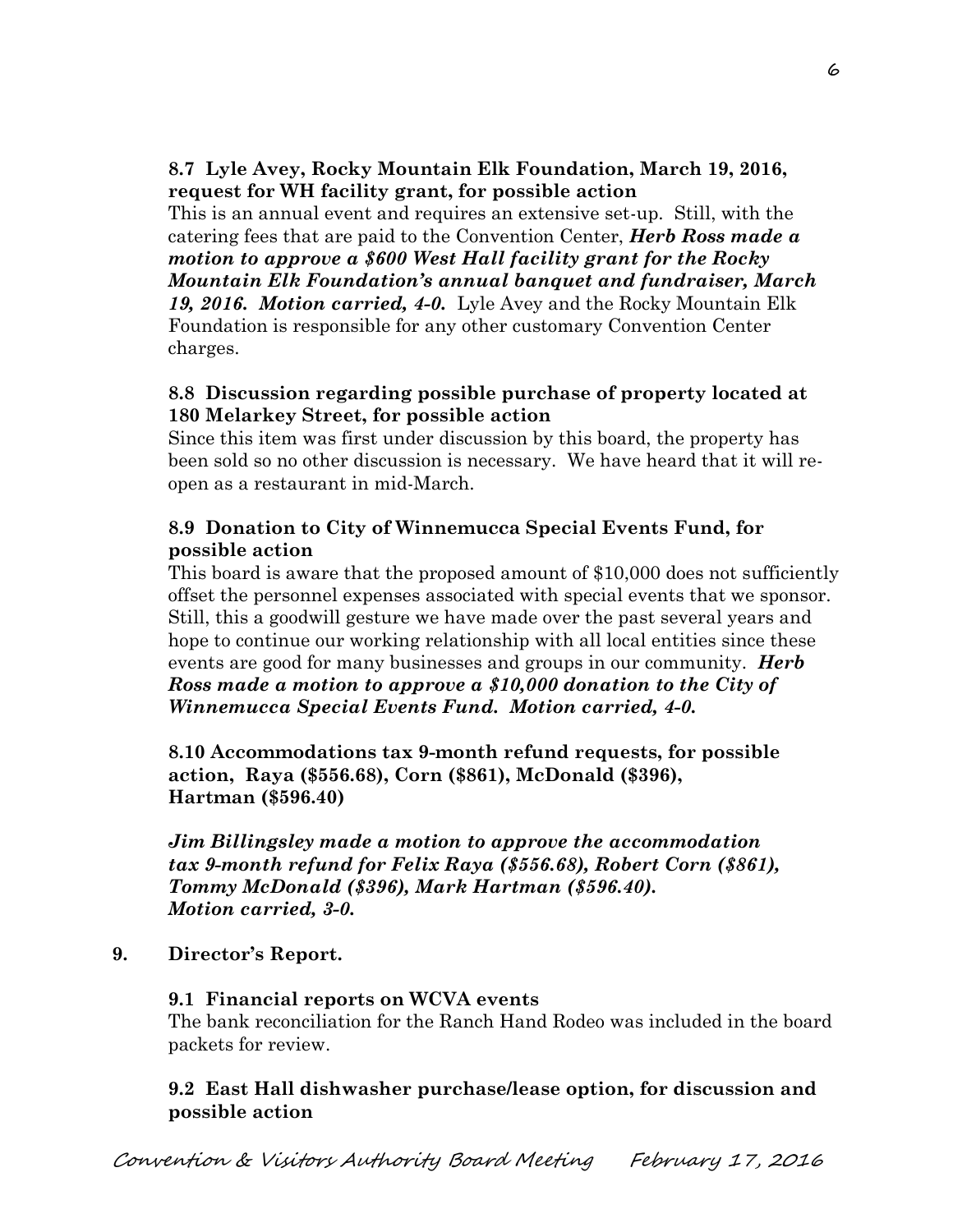For the past several months, we have been having trouble with this dishwasher and, at times, it won't come up to the correct temperature during our health inspections. Kim has asked our USFoods rep for a proposal on a new dishwasher looking at both a purchase and lease. To date, he has not received this information from her. He will continue to contact our rep and present this information to the board as soon as it becomes available.

# **9.3 Discussion and approval to solicit bids for West Hall electronic sign, for possible action**

New electronic signs have been discussed in the past, but Kim would like to move ahead and at least pursue replacing the West Hall sign at this time. He will get with Bill and discuss our legal options when it comes to using the same software as we have in our Event Center scoreboard and the electronic sign at the west end of town. Using only one program for all signs would be preferable. The board were all in agreement that they would like Kim to start this process. They also wanted to make sure that when we replace the East Hall sign that it prominently displays the name of the hall which is now, officially, Joe Mackie Hall.

# **10. Secretary and Counsel, Monthly report.**

#### **10.1 Review monthly report, for discussion**  Bill reviewed his report.

**10.2 Chamber of Commerce report, for discussion**  This was included in Bill's report.

# **10.3 Update on delinquencies, possible request for authorization of disclosure of confidential information of one or more licensees & possible action**

No report.

### **10.4 Possible standardized delinquency procedure, timetable & forms, for discussion & possible action**  No report.

# **10.5 Annual Report of Accommodation Tax Collections for Taxation Department; for discussion & possible action**

Bill will get with Kendall to complete this report and forward it to the Taxation Department.

# **10.6 East Hall Parking deck repair status; for discussion action**

The bid opening is this Friday, February 19, 2016, 4 pm. We have no idea how many bids to expect, if any. If we do not receive any bids we can publish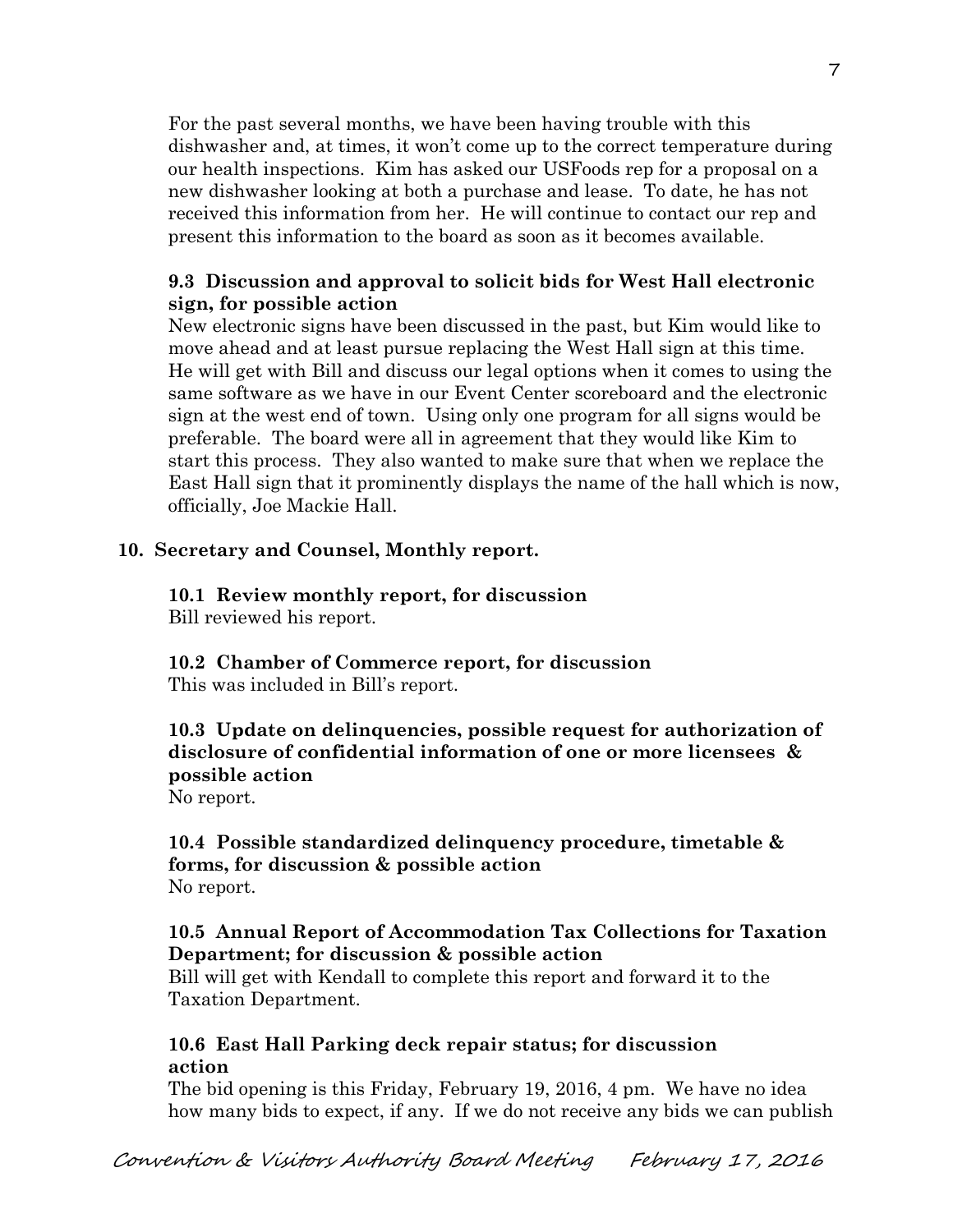in the newspaper that we will be negotiating a price for this project and proceed with selecting a contractor. Kim and Bill will discuss the bids received, and make a recommendation, at next month's meeting.

#### **10.7 Resolution on Run-A-Mucca lottery proceeds allocations for Gaming Control; for discussion & possible action**

A copy of the report on the lottery proceeds distribution is included in Bill's report. As in the past, we have allocated these funds for support of Lowry's Drug Free Graduation Celebration and payment of facility fees for the Cody Louk Memorial Wrestling Tournament. The resolution which confirms these allocations and also outlines tentative allocations for the 2016 Run-A-Mucca lottery was presented to the board. Tentative 2016 designations are: support of Lowry High School Drug Free Graduation Celebration, payment of facility fees for youth wrestling tournaments, granting of facility fees for community blood drives and health fair. *Jim Billingsley made a motion to accept the resolution identifying the activities funded by the Run-A-Mucca 2015 lottery and tentatively identifying activities that will be funded by the Run-A-Mucca 2016 lottery, as outlined above. Motion carried, 4-0.* 

**10.8 Possible update on Intersection Beautification, Winnemucca Recreation project, Winnemucca Arts Center & Visitor Center, Events Complex riding arena, for discussion & possible action**  No report.

#### **11. Board Administrator.**

#### **11.1 January Financial Reports, for discussion**

Room taxes continue to decline. We are in line for total taxes this year to be about the same as last year.

#### **11.2 Room tax audit report**

No report.

#### **11.3 Approve of WCVA Tentative Budget, FY 2017, for possible action**

Kendall presented a spreadsheet which had tentative budget numbers entered. Approval for this budget can be made at next month's meeting so Kendall and Kim would like input from board members on items they would like included or any changes to the budget they see. Some projects suggested by Kim for next year are replacing the East Hall chairs, purchase of a new truck for director (cost split with Ag District #3), purchase of electronic signs for both halls, paint interior of West Hall, repairs and paint to exterior of the East Hall/Joe Mackie Hall. Jim suggested allocating funds for items at the Boys and Girls Club complex that are not in the current plans but will be needed. Items like lights for the playing fields.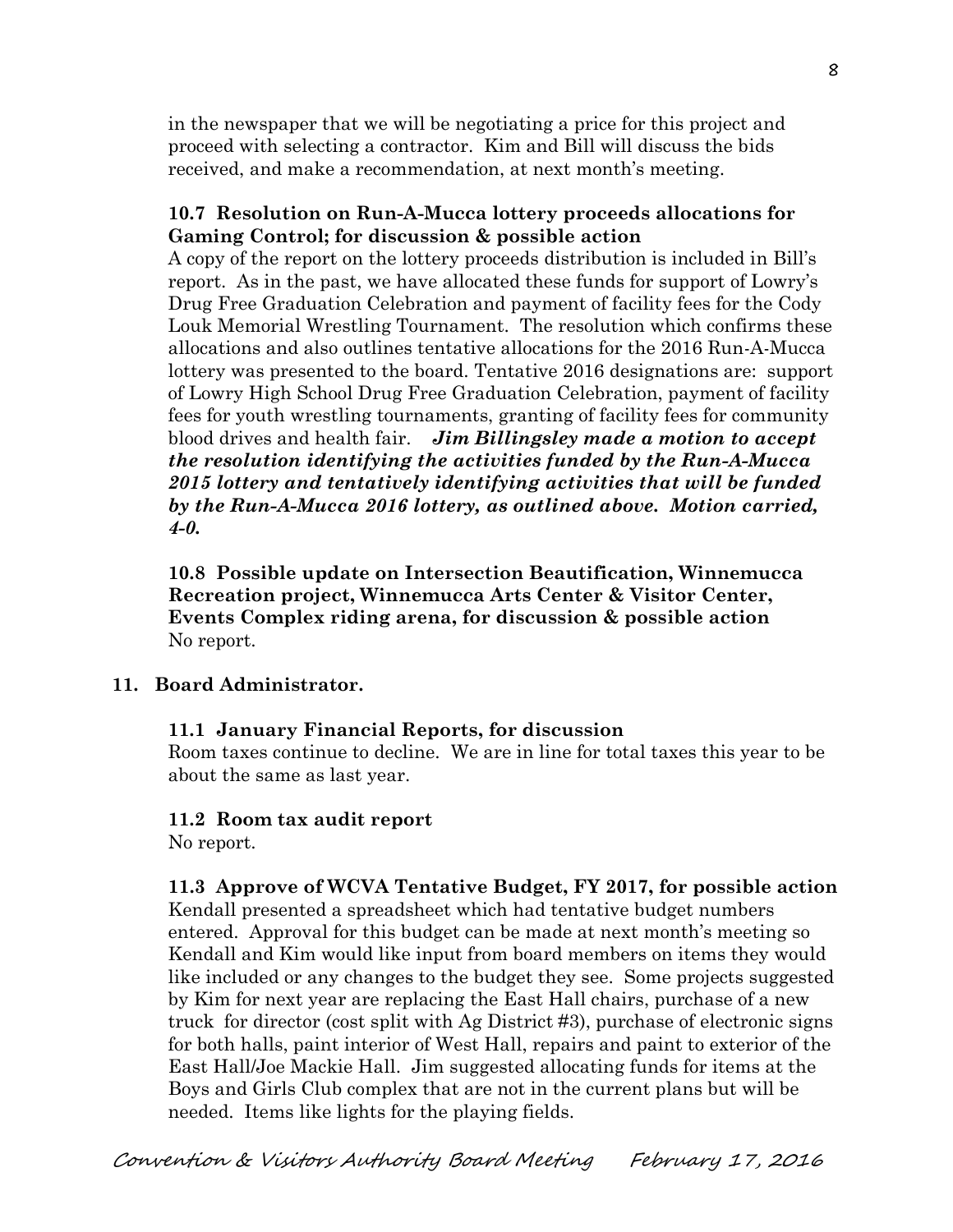#### **12. Other Business.**

#### **12.1 WEC Indoor Event Center expansion**

Kim reported that the Ag District #3 board is backing away from their (and our) plans for this expansion as events that would utilize these improvements are going elsewhere or being cancelled outright. The Nevada state wrestling tournament will be coming every other year but this one event is not enough to justify the expenditures that were discussed.

#### **12.2 2016 Ranch Hand Rodeo**

We're looking forward to another successful year with this event. The rodeo and dog trials are full and consignments for the horse sale are up by about 25 horses from last year. Entries for the barrel race continue to come in so this new event is a welcome addition.

#### **12.3 East Hall/Joe Mackie Hall service elevator**

At a recent inspection a major operational issue came to light so this elevator will be closed indefinitely. Repairs will be made but we do not have a timeline as to when to expect them to be completed.

### **13. Regular Business. Next Meeting. The Board confirmed the next regular meeting date of Wednesday, March 16, 2016, 4:00 pm.**

# **14. Adjourn.** *Jim Billingsley made a motion to adjourn this meeting. Motion carried, 4-0.*

The meeting was adjourned at 6:05 pm to the next regular meeting, or to the earlier call of the Chairman or to the call of any three (3) members of the Board on three (3) working days notice.

Respectfully submitted,

Shelly Noble